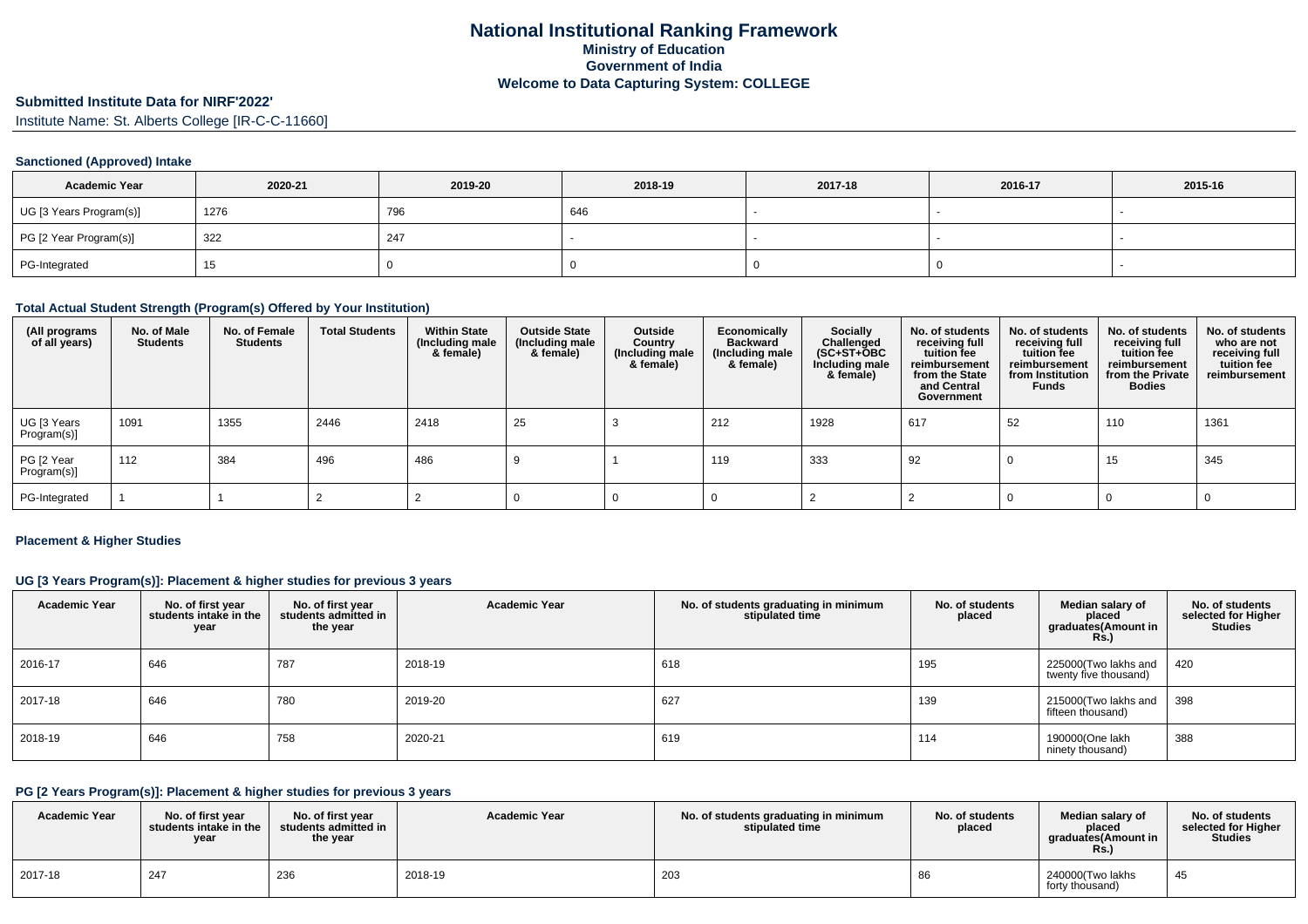| 2018-19 | 247 | $\sim$<br>-26 | 2019-20 | 218          | $\sim$<br>ັບ∠ | 204000(Two lakh four<br>thousand)       | 38 |
|---------|-----|---------------|---------|--------------|---------------|-----------------------------------------|----|
| 2019-20 | 247 | 222           | 2020-21 | つイ<br>ں ہے . | ັບບ           | 196000(one lakh<br>ninety six thousand) | 32 |

## **PG-Integrated [5 Years Program(s)]: Placement & higher studies for previous 3 years**

| <b>Academic Year</b> | No. of first year<br>students intake in the<br>year | No. of first vear<br>students admitted in<br>the year | <b>Academic Year</b> | No. of students graduating in minimum<br>stipulated time | No. of students<br>placed | Median salary of<br>placed<br>graduates(Amount in<br><b>Rs.)</b> | No. of students<br>selected for Higher<br>Studies |
|----------------------|-----------------------------------------------------|-------------------------------------------------------|----------------------|----------------------------------------------------------|---------------------------|------------------------------------------------------------------|---------------------------------------------------|
| 2014-15              |                                                     |                                                       | 2018-19              |                                                          |                           | 0(Zero)                                                          |                                                   |
| 2015-16              |                                                     |                                                       | 2019-20              |                                                          |                           | 0(Zero)                                                          |                                                   |
| 2016-17              |                                                     |                                                       | 2020-21              |                                                          |                           | 0(Zero)                                                          |                                                   |

## **Financial Resources: Utilised Amount for the Capital expenditure for previous 3 years**

| <b>Academic Year</b>                                                                            | 2020-21                                                                                 |                                                                                                      | 2018-19                                                                           |
|-------------------------------------------------------------------------------------------------|-----------------------------------------------------------------------------------------|------------------------------------------------------------------------------------------------------|-----------------------------------------------------------------------------------|
|                                                                                                 | <b>Utilised Amount</b>                                                                  | <b>Utilised Amount</b>                                                                               | <b>Utilised Amount</b>                                                            |
|                                                                                                 |                                                                                         | Annual Capital Expenditure on Academic Activities and Resources (excluding expenditure on buildings) |                                                                                   |
| Library                                                                                         | 645740 (Six lakhs forty five thousand seven hundred and forty)                          | 1157239 (Eleven lakhs fifty seven thousand two hundred and<br>thirty nine)                           | 1356012 (Thirteen lakhs fifty six thousand and twelve)                            |
| New Equipment for Laboratories                                                                  | 962451 (Nine lakhs sixty two thousand four hundred and fifty<br>one                     | 3170514 (Thirty one lakhs seventy thousand five hundred and<br>fourteen                              | 6565744 (sixty five lakhs sixty five thousand seven hundred<br>and forty four)    |
| Other expenditure on creation of Capital Assets (excluding<br>expenditure on Land and Building) | 15972166 (One crore fifty nine lakhs seventy two thousand one<br>hundred and sixty six) | 3567192 (Thirty five lakhs sixty seven thousand one hundred<br>and ninety two)                       | 2285787 (Twenty two lakhs eighty five thousand seven<br>hundred and eighty seven) |

## **Financial Resources: Utilised Amount for the Operational expenditure for previous 3 years**

| <b>Academic Year</b>                                                                                                                                                                            | 2020-21                                                                                       | 2019-20                                                                                    | 2018-19                                                                                    |  |
|-------------------------------------------------------------------------------------------------------------------------------------------------------------------------------------------------|-----------------------------------------------------------------------------------------------|--------------------------------------------------------------------------------------------|--------------------------------------------------------------------------------------------|--|
| <b>Utilised Amount</b>                                                                                                                                                                          |                                                                                               | <b>Utilised Amount</b>                                                                     | <b>Utilised Amount</b>                                                                     |  |
|                                                                                                                                                                                                 |                                                                                               | <b>Annual Operational Expenditure</b>                                                      |                                                                                            |  |
| Salaries (Teaching and Non Teaching staff)                                                                                                                                                      | 98578271 (Nine crore eighty five lakhs seventy eight thousand<br>two hundred and seventy one) | 123379608 (Twelve crore thirty three lakhs seventy nine<br>thousand six hundred and eight) | 93853642 (Nine crore thirty eight lakhs fifty three thousand six<br>hundred and forty two) |  |
| Maintenance of Academic Infrastructure or consumables and<br>other running expenditures (excluding maintenance of hostels<br>and allied services, rent of the building, depreciation cost, etc) | 14795812 (One crore forty seven lakh ninety five thousand<br>eight hundred and twelve)        | 38942061 (Three crore eighty nine lakhs forty two thousand<br>and sixty one)               | 28612894 (Two crore eighty six lakhs twelve thousand eight<br>hundred and ninety four)     |  |
| Seminars/Conferences/Workshops                                                                                                                                                                  | 486081 (Four lakhs eighty six thousand and eighty one)                                        | 2903149 (Twenty nine lakhs three thousand one hundred and<br>forty nine)                   | 1716619 (Seventeen lakhs sixteen thousand six hundred and<br>nineteen)                     |  |

### **PCS Facilities: Facilities of physically challenged students**

| 1. Do your institution buildings have Lifts/Ramps?                                                                                                         | Yes, more than 80% of the buildings |
|------------------------------------------------------------------------------------------------------------------------------------------------------------|-------------------------------------|
| 2. Do your institution have provision for walking aids, including wheelchairs and transportation from one building to another for<br>handicapped students? | Yes                                 |
| 3. Do your institution buildings have specially designed toilets for handicapped students?                                                                 | Yes, more than 80% of the buildings |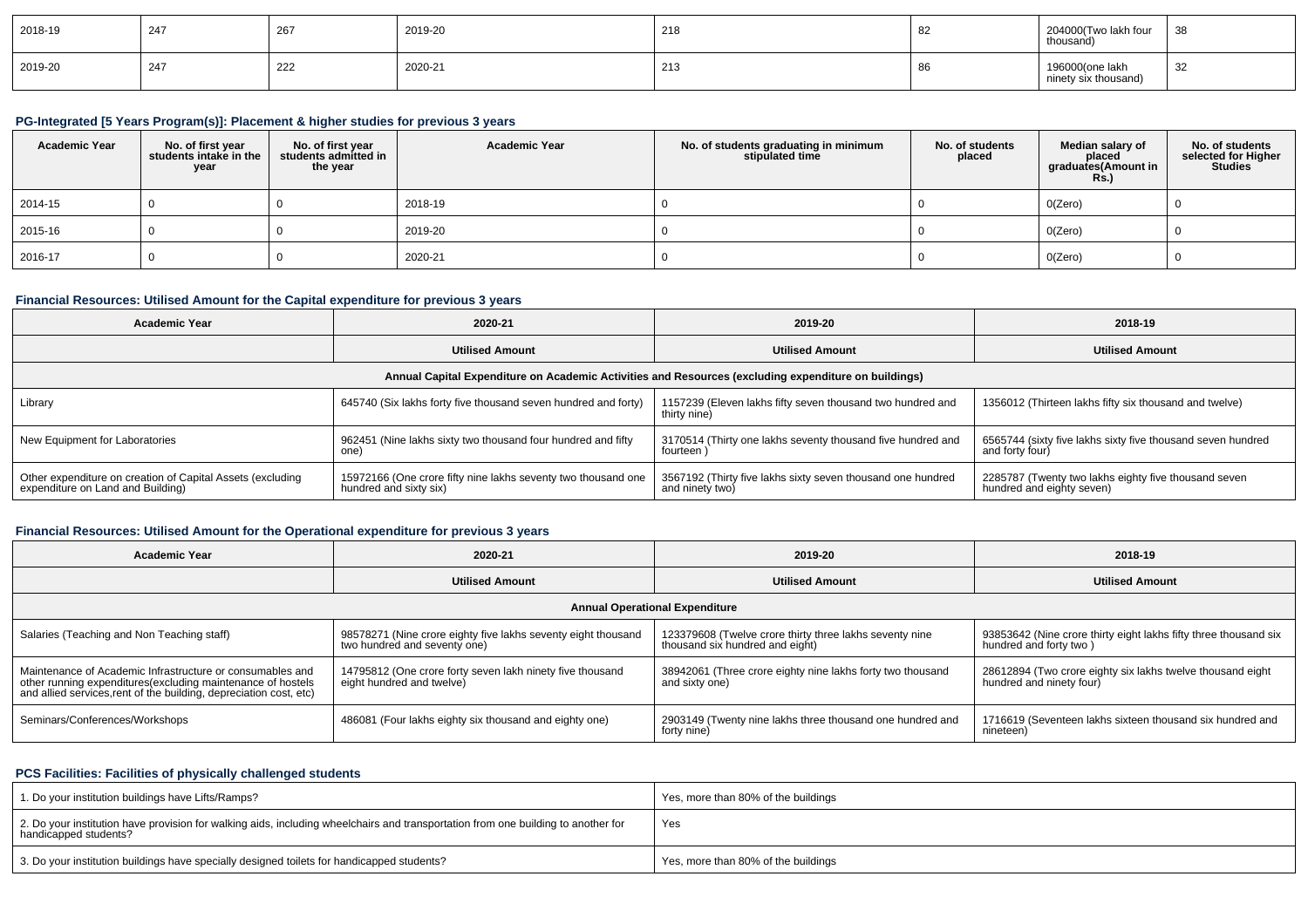### **Faculty Details**

| Srno           | Name                     | Age    | Designation                                         | Gender | Qualification | <b>Experience (In</b><br>Months) | <b>Currently working</b><br>with institution? | <b>Joining Date</b> | <b>Leaving Date</b>      | <b>Association type</b> |
|----------------|--------------------------|--------|-----------------------------------------------------|--------|---------------|----------------------------------|-----------------------------------------------|---------------------|--------------------------|-------------------------|
| $\mathbf{1}$   | Linda George             | 33     | Assistant Professor                                 | Female | Ph.D          | 86                               | Yes                                           | 23-10-2014          | $\sim$                   | Regular                 |
| $\overline{2}$ | Dr Vijay John<br>Gerson  | 50     | Dean / Principal /<br>Director / Vice<br>Chancellor | Male   | Ph.D          | 164                              | Yes                                           | 14-03-2011          | $\overline{\phantom{a}}$ | Regular                 |
| 3              | Asha Jai Prakash         | 56     | Assistant Professor                                 | Female | M. Phil       | 192                              | No                                            | 20-07-2015          | 31-12-2021               | Regular                 |
| 4              | Dr Deepthi<br>Augustine  | 47     | Other                                               | Female | Ph.D          | 156                              | Yes                                           | 19-01-2015          | $\overline{\phantom{a}}$ | Regular                 |
| 5              | Dr Anna Ancy<br>Antony A | 37     | Assistant Professor                                 | Female | Ph.D          | 98                               | Yes                                           | 17-10-2014          | $\overline{\phantom{a}}$ | Regular                 |
| 6              | Dr Rosalind<br>Gonzaga   | 45     | Dean / Principal /<br>Director / Vice<br>Chancellor | Female | Ph.D          | 228                              | Yes                                           | 17-10-2014          | $\overline{\phantom{a}}$ | Regular                 |
| $\overline{7}$ | Sangeetha J              | 40     | Other                                               | Female | M. Phil       | 204                              | Yes                                           | 01-06-2018          | $\sim$                   | Regular                 |
| 8              | Aswathy K A              | 26     | Assistant Professor                                 | Female | M.COM         | 52                               | Yes                                           | 19-06-2017          | $\overline{\phantom{a}}$ | Regular                 |
| 9              | Sislave KS               | 32     | Assistant Professor                                 | Female | M.Sc.         | 76                               | No                                            | 20-01-2016          | 31-12-2021               | Regular                 |
| 10             | Shine Antony             | 38     | Associate Professor                                 | Male   | <b>MCA</b>    | 66                               | Yes                                           | 01-06-2015          | $\sim$                   | Regular                 |
| 11             | Dr Siju M Varghese       | 46     | <b>Assistant Professor</b>                          | Male   | Ph.D          | 160                              | Yes                                           | 14-03-2005          | --                       | Regular                 |
| 12             | Antony Vacco<br>Arackal  | 50     | Dean / Principal /<br>Director / Vice<br>Chancellor | Male   | <b>MBA</b>    | 292                              | No                                            | 05-12-2012          | 31-05-2021               | Regular                 |
| 13             | Mary Joseph              | 45     | Dean / Principal /<br>Director / Vice<br>Chancellor | Female | M.Sc.         | 124                              | Yes                                           | 14-03-2011          | $\overline{\phantom{a}}$ | Regular                 |
| 14             | DrRajesh<br>Kunjanpillai | 40     | Dean / Principal /<br>Director / Vice<br>Chancellor | Male   | Ph.D          | 120                              | Yes                                           | 02-07-2015          | $\sim$                   | Regular                 |
| 15             | Dr Louie Frobel P G      | 41     | Other                                               | Male   | Ph.D          | 132                              | Yes                                           | 02-08-2013          | $\overline{\phantom{a}}$ | Regular                 |
| 16             | Justin Paiva             | 56     | Associate Professor                                 | Male   | M. Phil       | 379                              | Yes                                           | 15-12-1989          | $\overline{\phantom{a}}$ | Regular                 |
| 17             | Neeraja James            | 33     | <b>Assistant Professor</b>                          | Female | Ph.D          | 111                              | Yes                                           | 17-10-2014          | $\overline{\phantom{a}}$ | Regular                 |
| 18             | Dr Sajeev Jos            | 43     | <b>Assistant Professor</b>                          | Male   | Ph.D          | 216                              | Yes                                           | 17-10-2014          | $\overline{\phantom{a}}$ | Regular                 |
| 19             | Nimila PJ                | 40     | <b>Assistant Professor</b>                          | Female | M. Phil       | 156                              | Yes                                           | 17-10-2014          | $\sim$                   | Regular                 |
| 20             | Sebastian A V            | 46     | <b>Assistant Professor</b>                          | Male   | M.A           | 216                              | Yes                                           | 22-07-2013          |                          | Regular                 |
| 21             | Dr Tia Mathews           | 40     | Other                                               | Female | Ph.D          | 108                              | Yes                                           | 17-10-2014          | $\overline{\phantom{a}}$ | Regular                 |
| 22             | John Sinoj               | 35     | <b>Assistant Professor</b>                          | Male   | M.A           | 102                              | Yes                                           | 17-10-2014          | $\sim$                   | Regular                 |
| 23             | Sayeed Mohammed<br>PK    | 37     | <b>Assistant Professor</b>                          | Male   | M.Sc.         | 144                              | Yes                                           | 17-09-2014          | $\sim$                   | Regular                 |
| 24             | Dr Bijoy VM              | 48     | Other                                               | Male   | Ph.D          | 312                              | Yes                                           | 15-10-1999          | $\overline{\phantom{a}}$ | Regular                 |
| 25             | Dr Anisha S              | $40\,$ | Associate Dean                                      | Female | Ph.D          | $102\,$                          | Yes                                           | 20-10-2014          | $\overline{\phantom{a}}$ | Regular                 |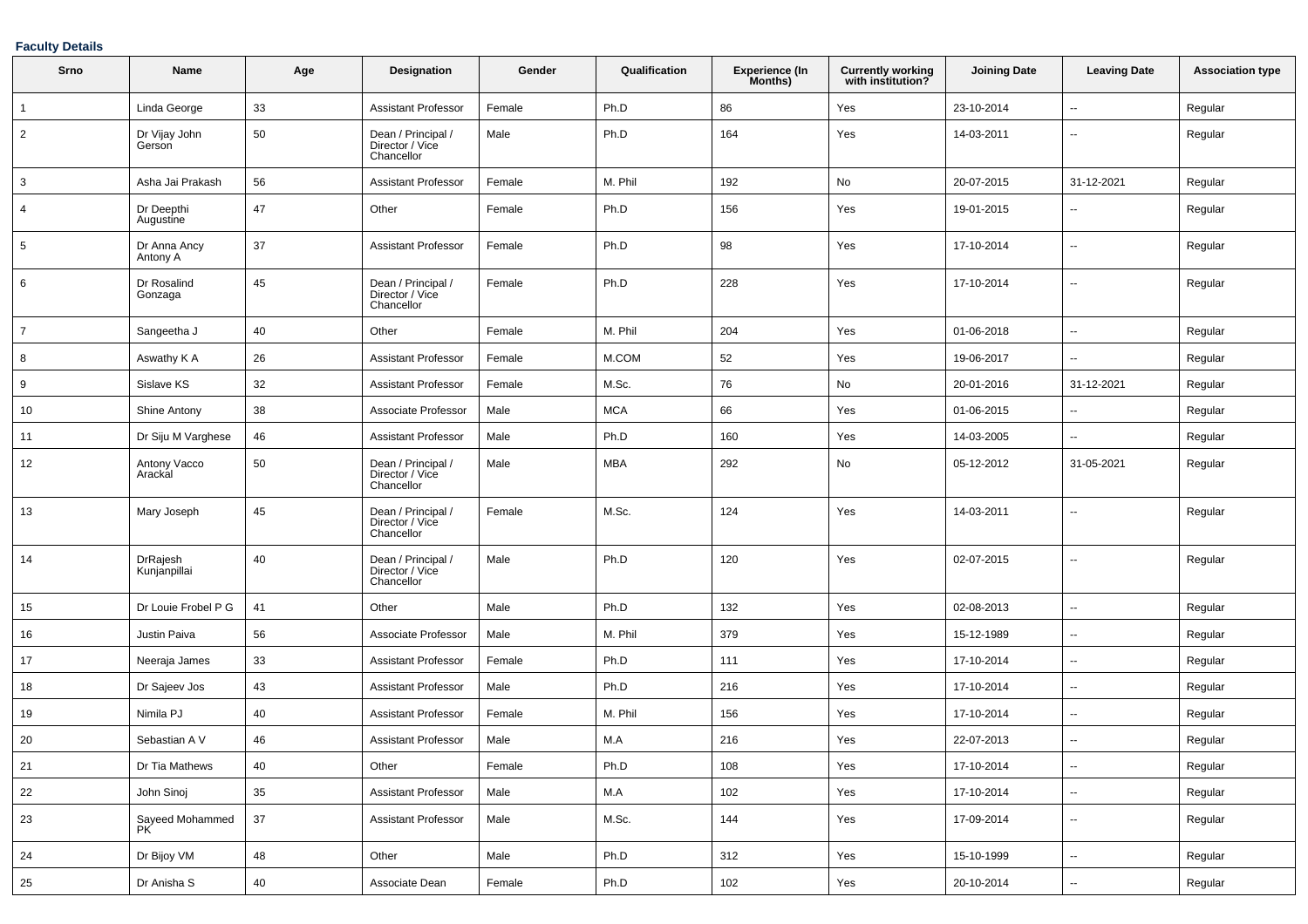| 26 | Neeraja TS                     | 30     | <b>Assistant Professor</b>                          | Female | M.COM      | 81  | Yes | 21-10-2014 | $\overline{\phantom{a}}$ | Regular |
|----|--------------------------------|--------|-----------------------------------------------------|--------|------------|-----|-----|------------|--------------------------|---------|
| 27 | Jeema Jose                     | 39     | <b>Assistant Professor</b>                          | Female | M. Phil    | 112 | Yes | 21-07-2014 | $\overline{\phantom{a}}$ | Regular |
| 28 | Dr Nisha Thomji<br>Varghese    | 45     | Dean / Principal /<br>Director / Vice<br>Chancellor | Female | Ph.D       | 180 | Yes | 14-03-2011 | $\overline{\phantom{a}}$ | Regular |
| 29 | Dr Sabu MC                     | 51     | Dean / Principal /<br>Director / Vice<br>Chancellor | Male   | Ph.D       | 265 | Yes | 05-06-2006 | $\overline{\phantom{a}}$ | Regular |
| 30 | Dr Nisha VS                    | 45     | <b>Assistant Professor</b>                          | Female | Ph.D       | 129 | Yes | 15-07-2014 | Щ,                       | Regular |
| 31 | Sharan Hilary                  | 32     | <b>Assistant Professor</b>                          | Male   | M.COM      | 96  | Yes | 17-10-2014 | --                       | Regular |
| 32 | <b>Augustine Sumesh</b>        | 39     | <b>Assistant Professor</b>                          | Male   | M.Sc.      | 120 | Yes | 20-12-2013 | $\overline{\phantom{a}}$ | Regular |
| 33 | Dr Solomon M A                 | 55     | Other                                               | Male   | Ph.D       | 377 | Yes | 27-02-1990 | $\overline{\phantom{a}}$ | Regular |
| 34 | Neetha Francis                 | 34     | <b>Assistant Professor</b>                          | Female | M.COM      | 98  | Yes | 20-10-2014 | $\overline{\phantom{a}}$ | Regular |
| 35 | Dr Mary Sapna<br>Peter Miranda | 42     | <b>Assistant Professor</b>                          | Female | Ph.D       | 156 | Yes | 20-10-2014 | $\overline{\phantom{a}}$ | Regular |
| 36 | Sumisha ES                     | 31     | <b>Assistant Professor</b>                          | Female | M.COM      | 84  | Yes | 24-06-2015 | Щ,                       | Regular |
| 37 | Benly B                        | 32     | Associate Dean                                      | Female | M.A        | 110 | Yes | 26-07-2013 | Щ,                       | Regular |
| 38 | Sivakumar G                    | 30     | <b>Assistant Professor</b>                          | Male   | M.Sc.      | 99  | Yes | 16-09-2014 | $\overline{\phantom{a}}$ | Regular |
| 39 | Asha Maria Thomas              | 33     | <b>Assistant Professor</b>                          | Female | M.A        | 105 | Yes | 21-10-2014 | $\overline{\phantom{a}}$ | Regular |
| 40 | Dr K<br>Madhusudhanan          | 51     | <b>Assistant Professor</b>                          | Male   | Ph.D       | 192 | Yes | 15-03-2005 | $\overline{\phantom{a}}$ | Regular |
| 41 | Anty T G                       | 41     | <b>Assistant Professor</b>                          | Male   | M. Phil    | 204 | Yes | 20-10-2014 | Щ,                       | Regular |
| 42 | Neenu Jose                     | 37     | Associate Dean                                      | Female | <b>MBA</b> | 138 | Yes | 27-06-2016 | $\overline{\phantom{a}}$ | Regular |
| 43 | Celin Nimisha<br>Vijayan       | 28     | <b>Assistant Professor</b>                          | Female | M. Phil    | 70  | Yes | 04-01-2016 | $\overline{\phantom{a}}$ | Regular |
| 44 | Subitha Sudheer M              | 30     | <b>Assistant Professor</b>                          | Female | M.Sc.      | 84  | Yes | 14-10-2016 | Ξ.                       | Regular |
| 45 | Roshni Vinod                   | 30     | <b>Assistant Professor</b>                          | Female | M.COM      | 72  | Yes | 05-06-2017 | $\overline{\phantom{a}}$ | Regular |
| 46 | Benny KJ                       | 56     | Associate Professor                                 | Male   | M. Phil    | 372 | No  | 23-07-1990 | 31-05-2021               | Regular |
| 47 | Jose Emmanuel LA               | 56     | <b>Assistant Professor</b>                          | Male   | M. Phil    | 360 | No  | 26-07-1996 | 31-05-2021               | Regular |
| 48 | Anju MM                        | 30     | <b>Assistant Professor</b>                          | Female | M.Sc.      | 84  | Yes | 03-07-2017 | $\overline{\phantom{a}}$ | Regular |
| 49 | Dr J Jameson                   | 53     | Other                                               | Male   | Ph.D       | 306 | Yes | 02-01-1996 |                          | Regular |
| 50 | Dr Nify Benny                  | 42     | <b>Assistant Professor</b>                          | Female | Ph.D       | 150 | Yes | 08-12-2013 | $\overline{\phantom{a}}$ | Regular |
| 51 | Drishya K<br>Reghuvaran        | 40     | <b>Assistant Professor</b>                          | Female | M.Sc.      | 124 | Yes | 14-03-2011 | $\overline{\phantom{a}}$ | Regular |
| 52 | Augustine KJ                   | 47     | <b>Assistant Professor</b>                          | Male   | Ph.D       | 196 | Yes | 14-03-2005 | $\overline{\phantom{a}}$ | Regular |
| 53 | Dr Nelson PA                   | 56     | Associate Professor                                 | Male   | Ph.D       | 370 | No  | 17-09-1990 | 31-03-2021               | Regular |
| 54 | Dr Nelson Rodrigues            | 56     | Associate Professor                                 | Male   | Ph.D       | 379 | Yes | 04-12-1989 | ₩,                       | Regular |
| 55 | Jefrin Johnson                 | $32\,$ | <b>Assistant Professor</b>                          | Male   | M.COM      | 108 | No  | 11-01-2016 | 31-01-2022               | Regular |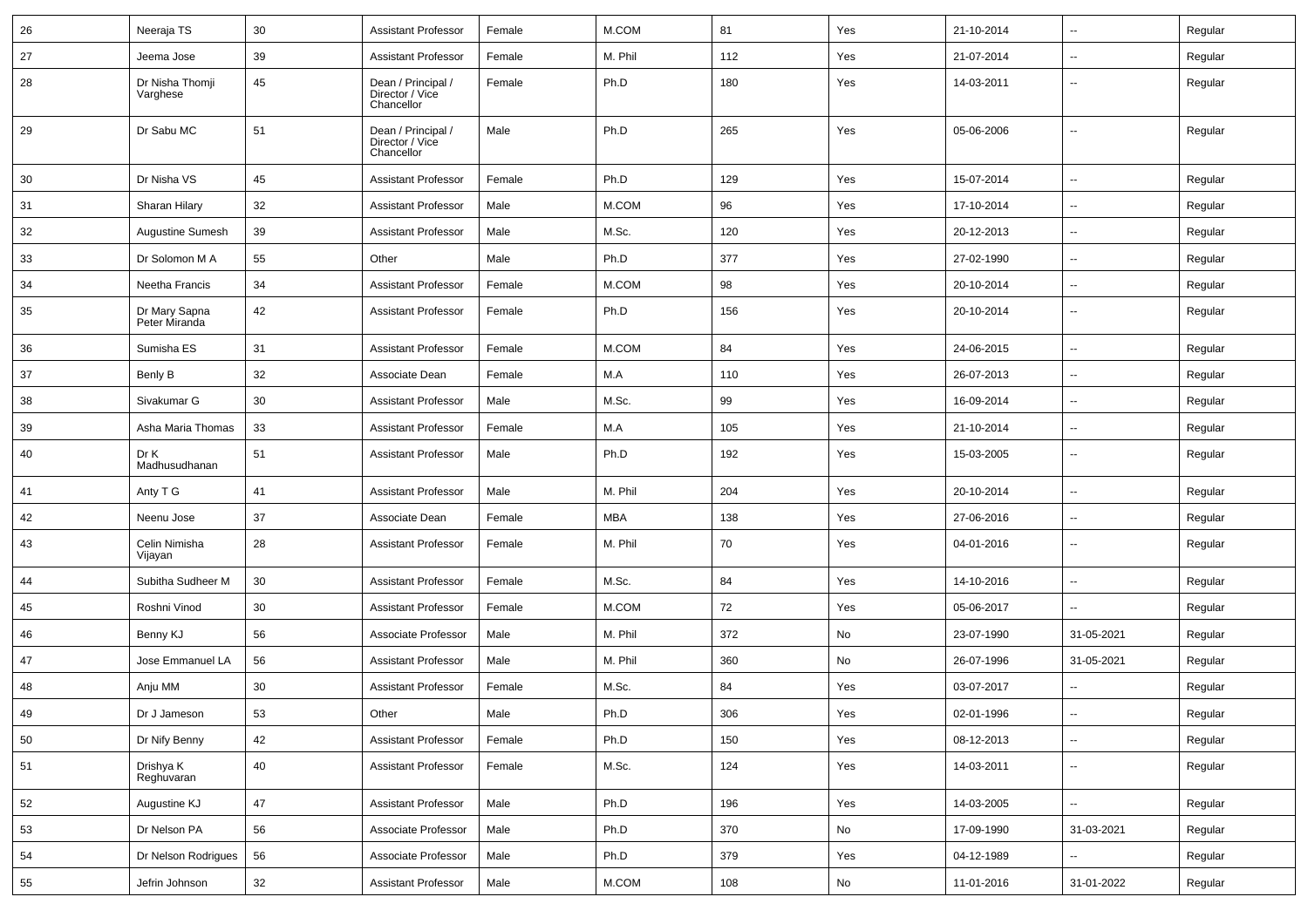| 56 | Mary Jain Jose                   | 39 | <b>Assistant Professor</b>                          | Female | M.A                           | 108 | Yes | 17-10-2014 | $\overline{\phantom{a}}$ | Regular |
|----|----------------------------------|----|-----------------------------------------------------|--------|-------------------------------|-----|-----|------------|--------------------------|---------|
| 57 | Pearl Antonette<br>Mendez        | 30 | Other                                               | Female | MTech(Printing<br>Technology) | 69  | Yes | 08-01-2016 | --                       | Regular |
| 58 | Dr Ajith Thomas<br>John          | 57 | Associate Professor                                 | Male   | Ph.D                          | 264 | No  | 15-10-1999 | 31-03-2021               | Regular |
| 59 | Francis M C                      | 49 | <b>Assistant Professor</b>                          | Male   | M.A                           | 312 | Yes | 17-10-2014 | --                       | Regular |
| 60 | Jincy Joseph K                   | 37 | Dean / Principal /<br>Director / Vice<br>Chancellor | Female | Ph.D                          | 130 | Yes | 06-01-2015 | --                       | Regular |
| 61 | Dr Krishnakumar K<br>S           | 37 | Dean / Principal /<br>Director / Vice<br>Chancellor | Male   | Ph.D                          | 103 | Yes | 23-07-2013 | --                       | Regular |
| 62 | Dr Sajeesh TH                    | 38 | <b>Assistant Professor</b>                          | Male   | Ph.D                          | 96  | Yes | 05-08-2013 | ⊷.                       | Regular |
| 63 | Dr Vibin M                       | 38 | <b>Assistant Professor</b>                          | Male   | Ph.D                          | 96  | Yes | 08-11-2013 | -−                       | Regular |
| 64 | Divya Mary Daise S               | 33 | <b>Assistant Professor</b>                          | Female | M.Sc.                         | 126 | Yes | 17-10-2014 | -−                       | Regular |
| 65 | Joseph Prince D                  | 33 | <b>Assistant Professor</b>                          | Male   | M.Sc.                         | 79  | Yes | 07-01-2015 | --                       | Regular |
| 66 | Roshni Alice Prem                | 31 | <b>Assistant Professor</b>                          | Female | MBA                           | 79  | Yes | 04-01-2017 | --                       | Regular |
| 67 | Dr Ginson Joseph                 | 38 | <b>Assistant Professor</b>                          | Male   | Ph.D                          | 102 | No  | 17-10-2013 | 14-01-2021               | Regular |
| 68 | Golda Mary Joseph                | 36 | Other                                               | Female | M. Phil                       | 121 | Yes | 01-08-2013 | $\overline{\phantom{a}}$ | Regular |
| 69 | Preethi Francis                  | 43 | <b>Assistant Professor</b>                          | Female | M.Sc.                         | 102 | Yes | 14-02-2014 | -−                       | Regular |
| 70 | Rency Joseph                     | 31 | <b>Assistant Professor</b>                          | Female | M.COM                         | 73  | Yes | 23-06-2015 | ⊷.                       | Regular |
| 71 | Alex Kuriakose VJ                | 34 | <b>Assistant Professor</b>                          | Male   | M.Sc.                         | 111 | Yes | 30-07-2013 | --                       | Regular |
| 72 | Nithya S Menon                   | 31 | <b>Assistant Professor</b>                          | Female | M.Sc.                         | 47  | No  | 14-11-2016 | 31-05-2021               | Regular |
| 73 | Dr Saji John                     | 47 | <b>Assistant Professor</b>                          | Female | Ph.D                          | 204 | Yes | 15-07-2014 | -−                       | Regular |
| 74 | Lakshmi G                        | 31 | Assistant Professor                                 | Female | MBA                           | 71  | Yes | 18-06-2018 | $\overline{\phantom{a}}$ | Regular |
| 75 | Elma George                      | 33 | <b>Assistant Professor</b>                          | Female | MBA                           | 108 | No  | 29-11-2018 | 31-03-2021               | Regular |
| 76 | Soumya Salas                     | 39 | <b>Assistant Professor</b>                          | Female | Ph.D                          | 144 | Yes | 25-06-2018 | --                       | Regular |
| 77 | <b>Christy David</b><br>Pathiala | 39 | Dean / Principal /<br>Director / Vice<br>Chancellor | Male   | MCA                           | 120 | No  | 01-02-2014 | 17-07-2017               | Regular |
| 78 | Dhanya G S                       | 38 | <b>Assistant Professor</b>                          | Female | M.Tech                        | 109 | Yes | 01-02-2018 | --                       | Regular |
| 79 | Amal MR                          | 28 | <b>Assistant Professor</b>                          | Male   | M.Tech                        | 59  | Yes | 17-01-2017 | Щ,                       | Regular |
| 80 | John Christopher                 | 46 | <b>Assistant Professor</b>                          | Male   | <b>MCA</b>                    | 132 | Yes | 21-05-2018 | Ξ.                       | Regular |
| 81 | Neenu Kuruvilla                  | 32 | <b>Assistant Professor</b>                          | Female | M.A                           | 96  | Yes | 02-07-2018 | $\sim$                   | Regular |
| 82 | Nikitha Shaji<br>Thomas          | 29 | Other                                               | Female | M.A                           | 38  | Yes | 17-07-2018 | $\overline{\phantom{a}}$ | Regular |
| 83 | Mrs Indu George                  | 47 | <b>Assistant Professor</b>                          | Female | M. Phil                       | 264 | Yes | 01-07-2009 | Щ,                       | Regular |
| 84 | Dr Geo Jose<br>Fernandez         | 35 | Dean / Principal /<br>Director / Vice<br>Chancellor | Male   | Ph.D                          | 161 | Yes | 01-06-2017 | $\overline{\phantom{a}}$ | Regular |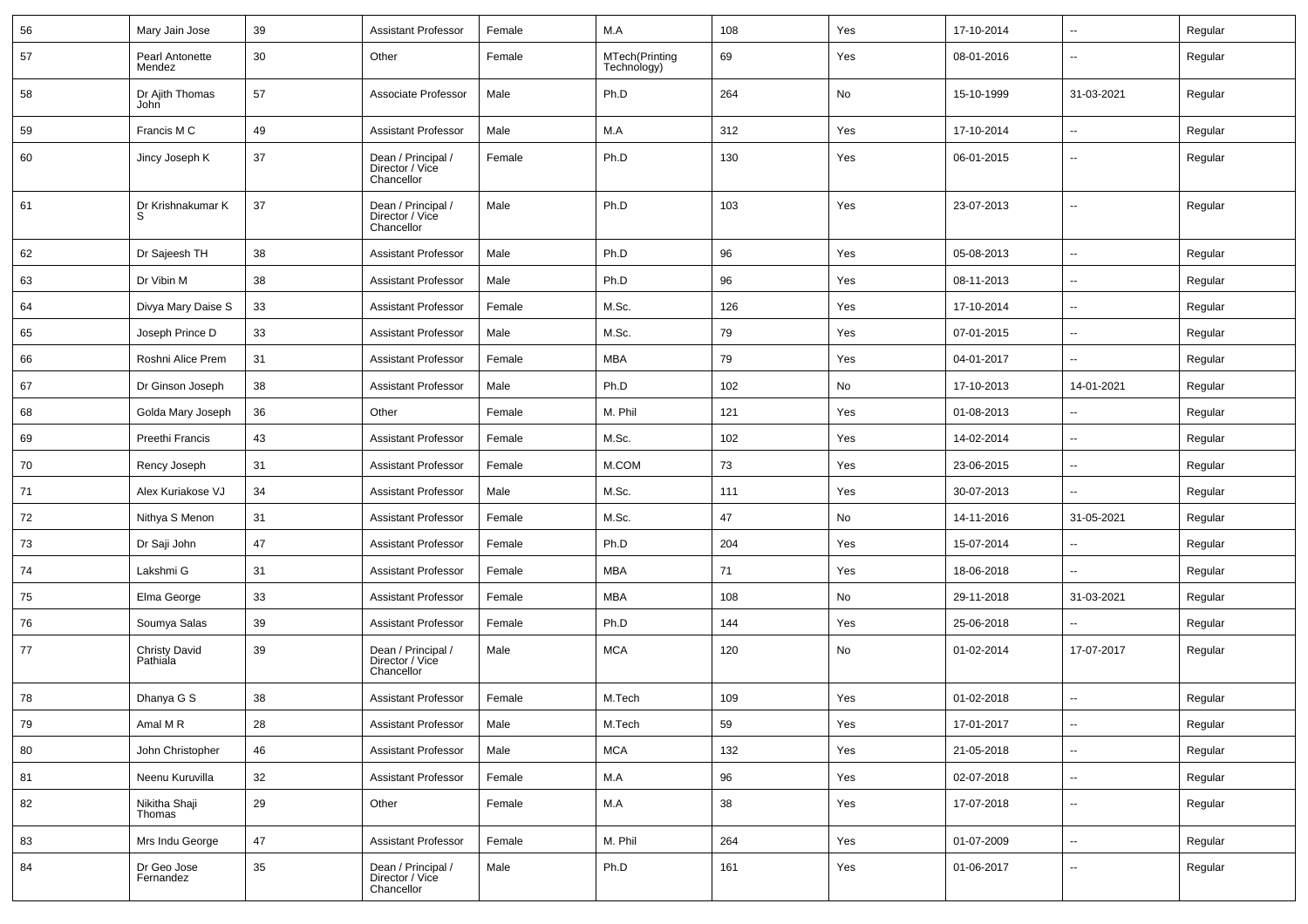| 85    | Nidhin Johny                 | 35 | <b>Assistant Professor</b> | Male   | <b>MBA</b>        | 156 | Yes                          | 02-01-2012 | $\overline{\phantom{a}}$ | Regular  |
|-------|------------------------------|----|----------------------------|--------|-------------------|-----|------------------------------|------------|--------------------------|----------|
| 86    | Dr Shiny C M                 | 49 | <b>Assistant Professor</b> | Female | Ph.D              | 300 | No                           | 01-06-2007 | 31-03-2021               | Regular  |
| 87    | Dr Jitha G Nair              | 38 | <b>Assistant Professor</b> | Female | Ph.D              | 120 | Yes                          | 08-06-2018 | --                       | Regular  |
| 88    | Dr Manju Das S K             | 48 | <b>Assistant Professor</b> | Female | Ph.D              | 228 | Yes                          | 30-07-2018 | --                       | Regular  |
| 89    | Dr Ajai G Kammath            | 38 | <b>Assistant Professor</b> | Male   | Ph.D              | 192 | Yes                          | 04-06-2017 | $\overline{a}$           | Regular  |
| 90    | Dr Retina I Cleetus          | 35 | <b>Assistant Professor</b> | Female | Ph.D              | 42  | Yes                          | 01-06-2018 | --                       | Regular  |
| 91    | Sanju Augustine              | 27 | <b>Assistant Professor</b> | Female | M.Sc.             | 36  | Yes                          | 06-07-2018 | $\overline{\phantom{a}}$ | Regular  |
| 92    | Greeshma S                   | 31 | <b>Assistant Professor</b> | Female | M.Tech            | 36  | Yes                          | 17-09-2018 | ⊷.                       | Regular  |
| 93    | <b>Steffy Rozario</b>        | 25 | <b>Assistant Professor</b> | Female | M.COM             | 36  | Yes                          | 12-11-2018 | ۵.                       | Regular  |
| 94    | Nazreen Ashraf               | 25 | <b>Assistant Professor</b> | Female | M.COM             | 38  | No                           | 03-09-2018 | 15-01-2022               | Regular  |
| 95    | Aswathy K J                  | 25 | <b>Assistant Professor</b> | Female | M.COM             | 41  | Yes                          | 25-06-2018 |                          | Regular  |
| 96    | Jilu Antony                  | 25 | <b>Assistant Professor</b> | Female | M.A.(Economics)   | 37  | No                           | 26-06-2018 | 31-03-2021               | Regular  |
| 97    | Dr Jithu Paul Jacob          | 39 | <b>Assistant Professor</b> | Male   | Ph.D              | 78  | Yes                          | 01-06-2018 | $\overline{\phantom{a}}$ | Regular  |
| 98    | Freeda Rebecca<br>Bastian    | 26 | <b>Assistant Professor</b> | Female | M.Sc.             | 39  | Yes                          | 25-06-2018 | $\overline{\phantom{a}}$ | Regular  |
| 99    | Abhinash John Peter          | 27 | <b>Assistant Professor</b> | Male   | M. Phil           | 36  | Yes                          | 12-11-2018 | -−                       | Regular  |
| 100   | Karthika P P                 | 28 | <b>Assistant Professor</b> | Female | M.Sc.             | 36  | No                           | 03-09-2018 | 22-12-2021               | Regular  |
| 101   | Dr Sajithamony T M           | 39 | <b>Assistant Professor</b> | Female | Ph.D              | 150 | No                           | 02-07-2018 | 31-10-2021               | Regular  |
| 102   | Dr Johnson Zacharia          | 46 | <b>Assistant Professor</b> | Male   | Ph.D              | 180 | Yes                          | 05-06-2012 |                          | Visiting |
| 103   | Dr C K Rajan                 | 74 | Professor                  | Male   | Ph.D              | 504 | Yes                          | 04-06-2012 | --                       | Visiting |
| 104   | Josna Susan<br>Francis       | 27 | <b>Assistant Professor</b> | Female | M.COM             | 32  | Yes                          | 20-06-2019 | $\overline{\phantom{a}}$ | Regular  |
| 105   | Devika V                     | 25 | <b>Assistant Professor</b> | Female | M.A               | 24  | Yes                          | 29-07-2019 | Ξ.                       | Regular  |
| 106   | Dilna Raju                   | 27 | <b>Assistant Professor</b> | Female | M.A               | 36  | Yes                          | 20-01-2020 | --                       | Regular  |
| 107   | Robin John                   | 36 | <b>Assistant Professor</b> | Male   | Ph.D              | 60  | No                           | 06-06-2019 | 31-03-2021               | Regular  |
| 108   | Vijayalakshmi C J            | 34 | <b>Assistant Professor</b> | Female | M.Sc.             | 84  | Yes                          | 20-06-2019 |                          | Regular  |
| 109   | Nilanjana Mariya<br>Varghese | 27 | <b>Assistant Professor</b> | Female | M.F.Sc(Fisheries) | 43  | Yes                          | 01-01-2020 | --                       | Regular  |
| $110$ | Rachana Arora                | 29 | <b>Assistant Professor</b> | Female | M.Tech            | 62  | $\operatorname{\mathsf{No}}$ | 10-07-2019 | 31-03-2021               | Regular  |
| 111   | Arsha Sathyan                | 28 | <b>Assistant Professor</b> | Female | MP.Ed.            | 66  | Yes                          | 17-06-2019 |                          | Regular  |
| 112   | Azhar P S                    | 32 | <b>Assistant Professor</b> | Male   | MP.Ed.            | 84  | No                           | 08-07-2019 | 23-12-2020               | Regular  |
| 113   | Deepa Rasheed                | 44 | Other                      | Female | Ph.D              | 288 | Yes                          | 01-06-2019 | $\sim$                   | Regular  |
| 114   | Fr Jolly John O V            | 39 | <b>Assistant Professor</b> | Male   | <b>MSW</b>        | 156 | Yes                          | 30-03-2019 | н.                       | Regular  |
| 115   | Roal Roy                     | 31 | <b>Assistant Professor</b> | Female | <b>MSW</b>        | 81  | Yes                          | 15-11-2019 | $\overline{\phantom{a}}$ | Regular  |
| 116   | Rajeemol T R                 | 27 | <b>Assistant Professor</b> | Female | <b>MSW</b>        | 26  | Yes                          | 03-06-2019 | −−                       | Regular  |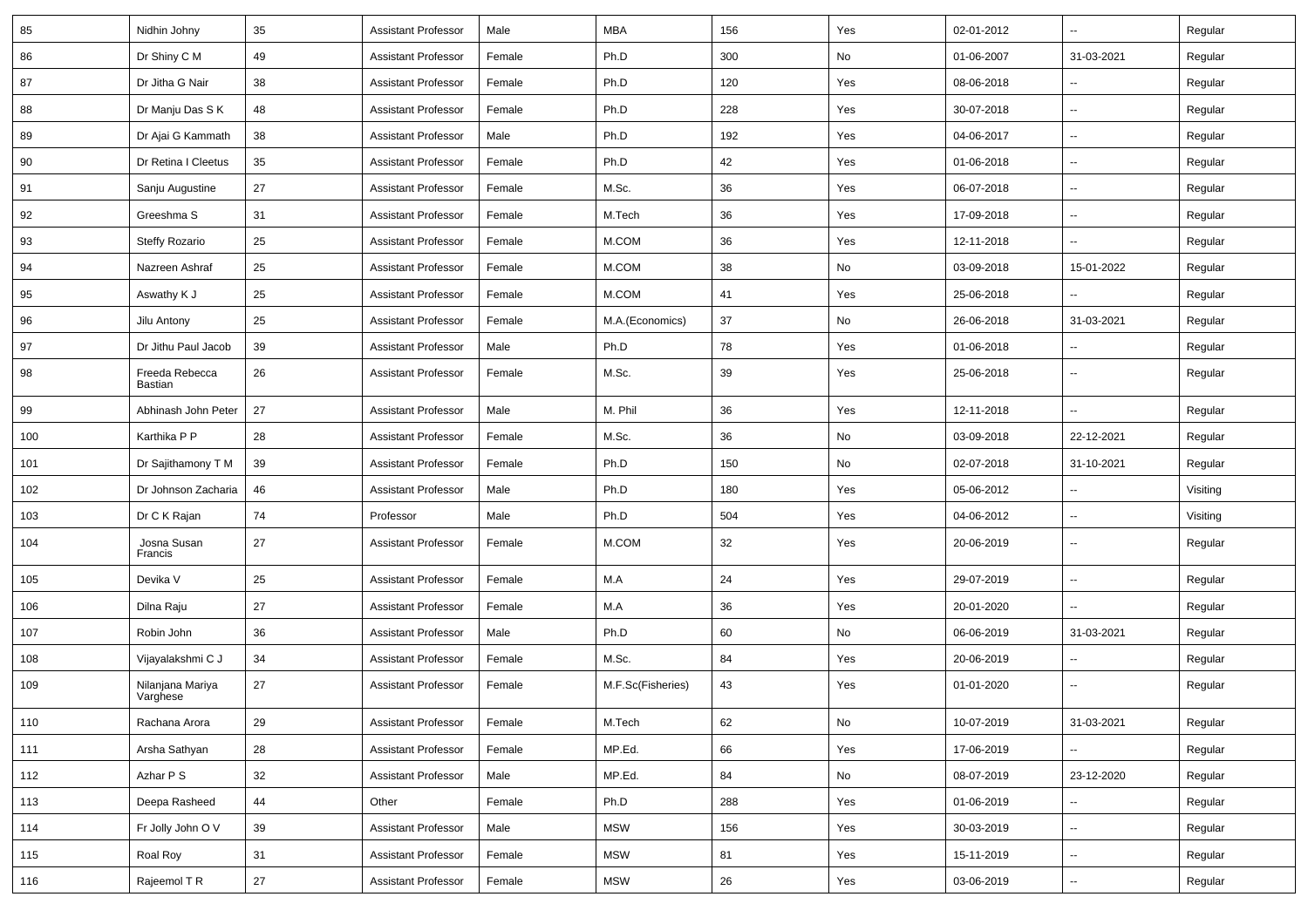| 117 | Arya M S                   | 34 | Other                      | Female | MTTM(Tour &<br>Travel) | 100            | Yes | 08-07-2019 | $\overline{a}$           | Regular             |
|-----|----------------------------|----|----------------------------|--------|------------------------|----------------|-----|------------|--------------------------|---------------------|
| 118 | Amala Mary K S             | 28 | Other                      | Female | M. Phil                | 55             | Yes | 15-06-2019 | u.                       | Regular             |
| 119 | Akhila Lal                 | 29 | Other                      | Female | M.COM                  | 60             | Yes | 07-07-2019 | --                       | Regular             |
| 120 | Dr Shobita P S             | 36 | <b>Assistant Professor</b> | Female | Ph.D                   | 117            | Yes | 26-08-2019 | $\overline{a}$           | Regular             |
| 121 | Ajitha H                   | 35 | <b>Assistant Professor</b> | Female | Ph.D                   | 98             | Yes | 04-11-2019 | --                       | Regular             |
| 122 | Dr Jithin Benedict         | 35 | <b>Assistant Professor</b> | Male   | Ph.D                   | 126            | Yes | 01-01-2020 | $\overline{a}$           | Regular             |
| 123 | Krishnendu R               | 31 | <b>Assistant Professor</b> | Female | M.A                    | 16             | Yes | 16-11-2020 | $\overline{a}$           | Regular             |
| 124 | Dr Smitha George           | 41 | <b>Assistant Professor</b> | Female | Ph.D                   | 78             | No  | 02-11-2020 | 31-03-2021               | Adhoc / Contractual |
| 125 | Dr Sreejith S S            | 36 | <b>Assistant Professor</b> | Male   | Ph.D                   | 13             | No  | 02-11-2020 | 31-03-2021               | Adhoc / Contractual |
| 126 | Dr Ambili KS               | 32 | <b>Assistant Professor</b> | Female | Ph.D                   | 10             | No  | 02-11-2020 | 31-05-2021               | Adhoc / Contractual |
| 127 | Dr Sary P S                | 37 | <b>Assistant Professor</b> | Female | Ph.D                   | 21             | Yes | 02-11-2020 |                          | Regular             |
| 128 | Dr Ancy M A                | 36 | <b>Assistant Professor</b> | Female | Ph.D                   | 48             | No  | 01-06-2020 | 31-03-2021               | Adhoc / Contractual |
| 129 | AMRUTHA<br><b>SANTHOSH</b> | 29 | <b>Assistant Professor</b> | Female | M. Phil                | 12             | Yes | 16-11-2020 | $\overline{\phantom{a}}$ | Regular             |
| 130 | Simi Xavier                | 29 | <b>Assistant Professor</b> | Female | M.COM                  | 58             | Yes | 16-11-2020 | ÷.                       | Regular             |
| 131 | Miline Brigit              | 24 | <b>Assistant Professor</b> | Female | M.COM                  | 18             | Yes | 02-11-2020 | $\overline{\phantom{a}}$ | Regular             |
| 132 | Alane Albert               | 26 | <b>Assistant Professor</b> | Female | M. Phil                | 18             | Yes | 02-11-2020 | $\overline{\phantom{a}}$ | Regular             |
| 133 | NEETHU<br>VARGHESE         | 30 | <b>Assistant Professor</b> | Female | M.Tech                 | 39             | No  | 08-06-2020 | 17-12-2021               | Regular             |
| 134 | Anjana C M                 | 26 | <b>Assistant Professor</b> | Female | <b>MCA</b>             | 32             | Yes | 28-10-2020 | --                       | Regular             |
| 135 | VIDHYA VIJAYAN             | 25 | <b>Assistant Professor</b> | Female | M.Tech                 | 9              | Yes | 28-10-2020 | --                       | Regular             |
| 136 | <b>BRUCE MATHEW</b>        | 43 | Associate Professor        | Male   | M. Phil                | 240            | Yes | 27-10-2020 | $\overline{\phantom{a}}$ | Regular             |
| 137 | Rahul Reghu                | 29 | <b>Assistant Professor</b> | Male   | MBA                    | 74             | Yes | 27-10-2020 | $\overline{\phantom{a}}$ | Regular             |
| 138 | Lynn paul                  | 30 | <b>Assistant Professor</b> | Male   | <b>MBA</b>             | 80             | Yes | 10-11-2020 | u.                       | Regular             |
| 139 | Navya K S                  | 24 | <b>Assistant Professor</b> | Female | M.A                    | $\overline{7}$ | Yes | 07-12-2020 | $\overline{\phantom{a}}$ | Regular             |
| 140 | Niya Eddin                 | 25 | <b>Assistant Professor</b> | Female | MBA                    | 25             | Yes | 16-11-2020 | --                       | Regular             |
| 141 | Dr Viji C S                | 38 | <b>Assistant Professor</b> | Female | Ph.D                   | 58             | Yes | 21-09-2020 |                          | Regular             |
| 142 | Dr Ambili V                | 38 | Assistant Professor        | Female | Ph.D                   | 48             | Yes | 02-11-2020 |                          | Regular             |
| 143 | Serin Sajan                | 24 | Assistant Professor        | Female | M.COM                  | 12             | Yes | 18-01-2020 | Ξ.                       | Regular             |
| 144 | <b>Teena Martin</b>        | 27 | <b>Assistant Professor</b> | Female | M. Phil                | 36             | Yes | 16-11-2020 | ω.                       | Regular             |
| 145 | Sangeetha P                | 37 | Other                      | Female | Ph.D                   | 74             | No  | 02-11-2020 | 31-05-2021               | Regular             |
| 146 | Adithya<br>Jayachandran    | 25 | <b>Assistant Professor</b> | Female | MP.Ed.                 | 36             | Yes | 14-12-2020 | Ξ.                       | Regular             |
| 147 | Don Xavier                 | 33 | <b>Assistant Professor</b> | Male   | Ph.D                   | 36             | Yes | 02-11-2020 | Ξ.                       | Regular             |
| 148 | Aleena Mathew              | 26 | <b>Assistant Professor</b> | Female | M.A                    | 24             | No  | 16-11-2020 | 31-12-2021               | Regular             |